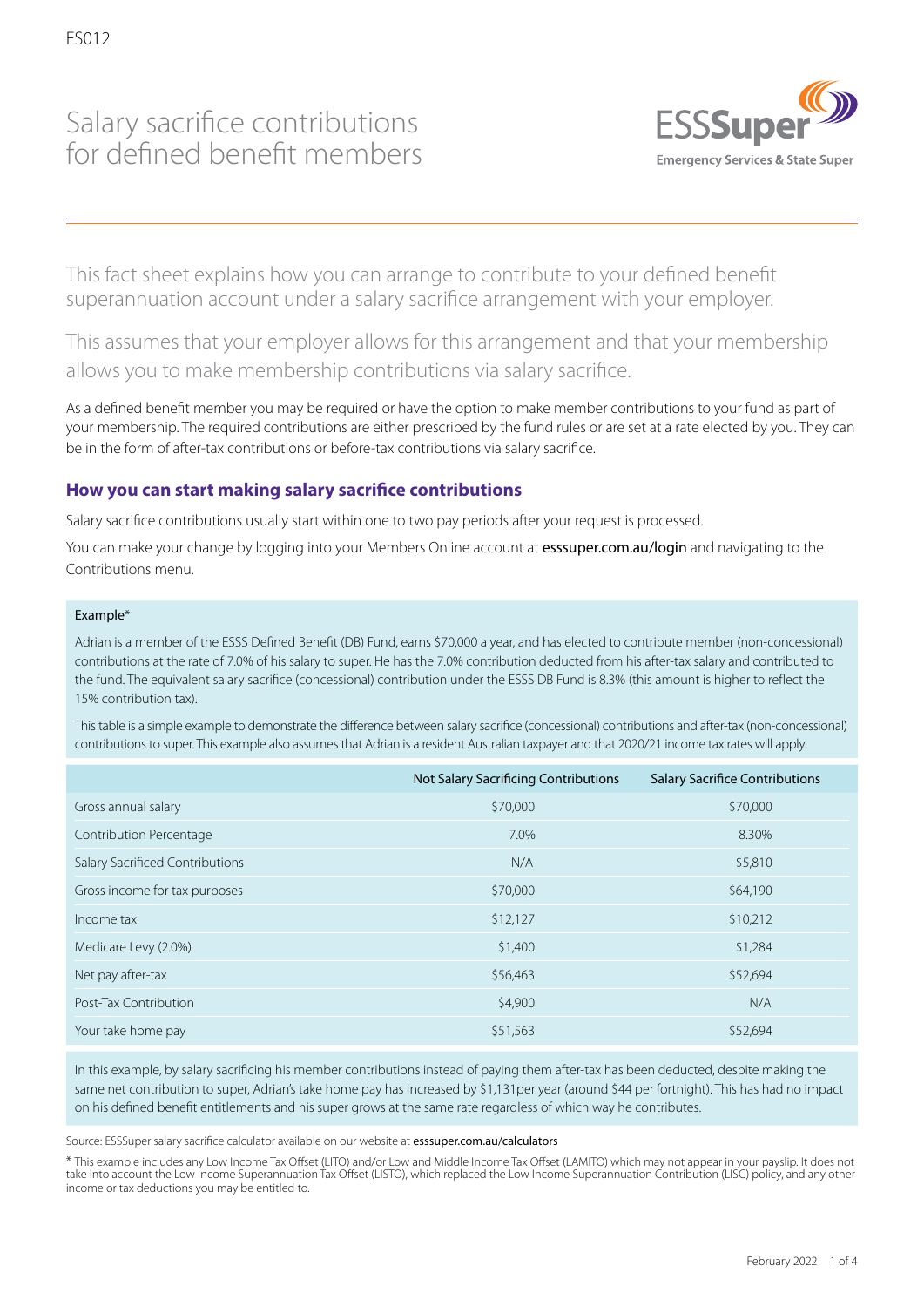#### Contribution rates

The rate at which you contribute to your defined benefit fund under a salary sacrifice arrangement is slightly higher than the rate at which you contribute from your after-tax salary.

Because salary sacrifice contributions are paid by your employer, they are classified as concessional contributions and attract the 15% contributions tax which is deducted from your super account.

If you are a high income earner and earn \$250,000 p.a. or more, you may also be required to pay an additional 15% in tax on any concessional contributions paid on your behalf. This also includes amounts "notionally" contributed in respect of your defined benefit by your employer. We recommend you consult a suitably qualified financial adviser before proceeding to enter into a salary sacrifice arrangement with your employer.

Salary sacrifice contributions attract the 15% contributions tax and therefore the member's contributions have to be increased to allow for this amount to be deducted in order to maintain the same level of benefit. As a result, salary sacrifice rates are generally 15% higher to accommodate the contributions tax in the fund.

Not all members are able to increase or decrease their member contribution rate. If you're unsure what you can contribute, call us for more information.

If you choose to make salary sacrifice contributions to the fund, you must make all your contributions either before or after-tax – but not both. This means that if you elect to make contributions by salary sacrifice, you must continue to do so until you revoke this decision with your employer and revert to making after-tax contributions.

Your contribution rate options (expressed as a percentage) depend on your ESSSuper membership. Rather than nominate your own figure, you have a range of options according to the fund you are a member of (see table below).

| <b>ESSS DB Fund</b> |            | <b>Transport Scheme</b> |            | New Scheme |            | <b>SERB Scheme</b> |            | <b>Revised Scheme</b>        |            |
|---------------------|------------|-------------------------|------------|------------|------------|--------------------|------------|------------------------------|------------|
| After-tax           | Before-tax | After-tax               | Before-tax | After-tax  | Before-tax | After-tax          | Before-tax | After-tax                    | Before-tax |
| $0.0\%$             | $0.0\%$    | $0.0\%$                 | $0.0\%$    | $0.0\%$    | $0.0\%$    | 5.0%               | 5.9%       | Aged under 40 last birthday  |            |
| 3.0%                | 3.6%       | 2.5%                    | 3.0%       | 3.0%       | 3.6%       |                    |            | 8.5%                         | 10.0%      |
| 5.0%                | 5.9%       | 5.0%                    | 5.9%       | 5.0%       | 5.9%       |                    |            | Aged $40 - 49$ last birthday |            |
| 6.0%                | 7.1%       | 7.5%                    | 8.9%       | 7.0%       | 8.3%       |                    |            | 9.0%                         | 10.6%      |
| 7.0%                | 8.3%       |                         |            |            |            |                    |            | Aged 50 or over              |            |
| 8.0% (catch up)     | 9.5%       |                         |            |            |            |                    |            | 9.5%                         | 11.2%      |
| $9.0\%$ (catch up)  | 10.6.%     |                         |            |            |            |                    |            |                              |            |
| 10.0% (catch up)    | 11.8%      |                         |            |            |            |                    |            |                              |            |

#### Contributing to super outside your defined benefit fund

If you already contribute at the maximum rate for your defined benefit membership, you can make additional contributions to super by contributing to another superannuation account or fund. Current members of the ESSS DB Fund that reach their maximum multiple, will have additional contributions paid into an ESSSuper Accumulation Plan account by their employer.

To see if this product suits you, read our *Accumulation Plan Product Disclosure Statement* available from our website at esssuper.com.au/pds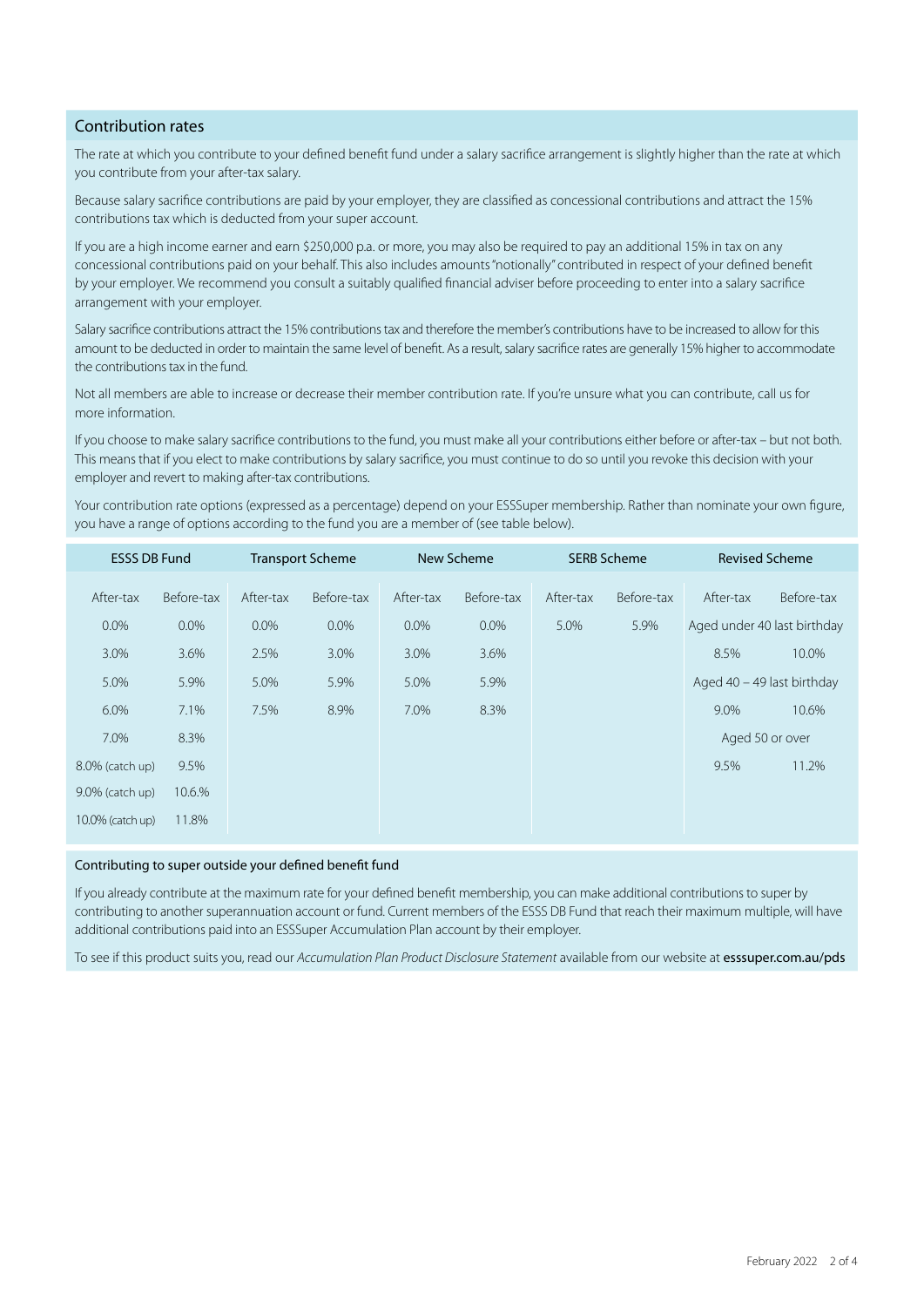## **Things to consider**

Contributing to super via a salary sacrifice arrangement may sound attractive, but there are factors you need to check before making a decision.

Try our *Salary Sacrifice Calculator* on our website at esssuper.com.au/calculators to see how it affects you.

#### Concessional contribution cap

Salary sacrifice contributions are concessional contributions and are therefore subject to the concessional contributions cap of \$27,500 per annum for 2021/22.

Concessional contributions include:

- **O** salary sacrifice contributions to super funds
- **O** employer contributions to super funds
- **O** notional employer contributions (the rate theoretically necessary to fund benefits in a defined benefit fund).

If you make contributions in excess of the concessional contributions cap, excess contributions are taxed at your marginal rate. Payment timing (e.g. an extra pay in a year) can take you over the cap, so plan carefully. Any excess concessional contributions will be regarded as nonconcessional contributions.

#### Things to consider

The Federal Government has imposed limits on the amount of contributions that are taxed on a concessional basis (at 15% rather than a member's marginal tax rate). Concessional contributions include employer and member's salary sacrifice contributions. In the ESSS DB Fund, concessional contributions are known as Notional Taxed Contributions (NTCs) and are calculated using an actuarial formula.

Grandfathering arrangements apply to ESSS DB Fund members who have been members prior to 1 July 2007. Grandfathering arrangements ensure that no excess contributions tax applies to NTCs that are in excess of the concessional limits for the ESSS DB Fund. However, any increase in the underlying contribution rates by the member after 5 September 2006 will result in the removal of grandfathering arrangements for certain members and may mean that excess tax will apply. Changing contributions from non-concessional to concessional and back again on the same underlying contribution rate will not affect grandfathering.

You should carefully consider the consequences of increasing your contribution rate. More information is available on our website at **esssuper.com.au** or by calling us on 1300 650 161.

#### Contributions tax

Salary sacrifice contributions are taxed at 15% (if your salary is below \$250,000 p.a.) This tax is deducted by the fund rather than by your employer.

#### Lump sum tax

Salary sacrifice contributions form part of the lump sum taxed component and may be taxed at a higher rate if you withdraw your benefit before age 60. Once you turn 60, taxed benefits taken from super are tax-free.

For more information about lump sum tax, please see the *Accumulation Plan Product Disclosure Statement* incorporated guide *How super is taxed (AP.4)* available on our website at esssuper.com.au/pds or by calling us.

#### Government super co-contributions

Salary sacrifice concessional contributions are not eligible to receive a co-contribution. You would need to make non-concessional (after-tax) contributions to be eligible for a co-contribution. To learn more, see our fact sheet *Non-concessional (after-tax) contributions (FS005)*, available from our website at esssuper.com.au/publications

## **Some things you need to know**

ESSS DB Fund members can switch between after-tax and before-tax contributions once per month. They can only change their contribution percentage once per calendar year.

State Super New & Transport Scheme members are able to change from after-tax to before-tax contributions once a month. You may also change your contribution rate during the year. How often and when depends on your membership type. Call us or visit esssuper.com.au for details.

State Super Revised & SERB Scheme Members are able to change from after-tax to before-tax contributions once a month.

Member contributions you choose to pay while on leave without pay can't be made via salary sacrifice.

Note: If an election form is received in time to be processed by the 14th of the month, the new rate will take effect from the start of the next month. Otherwise it will be the start of the following month.